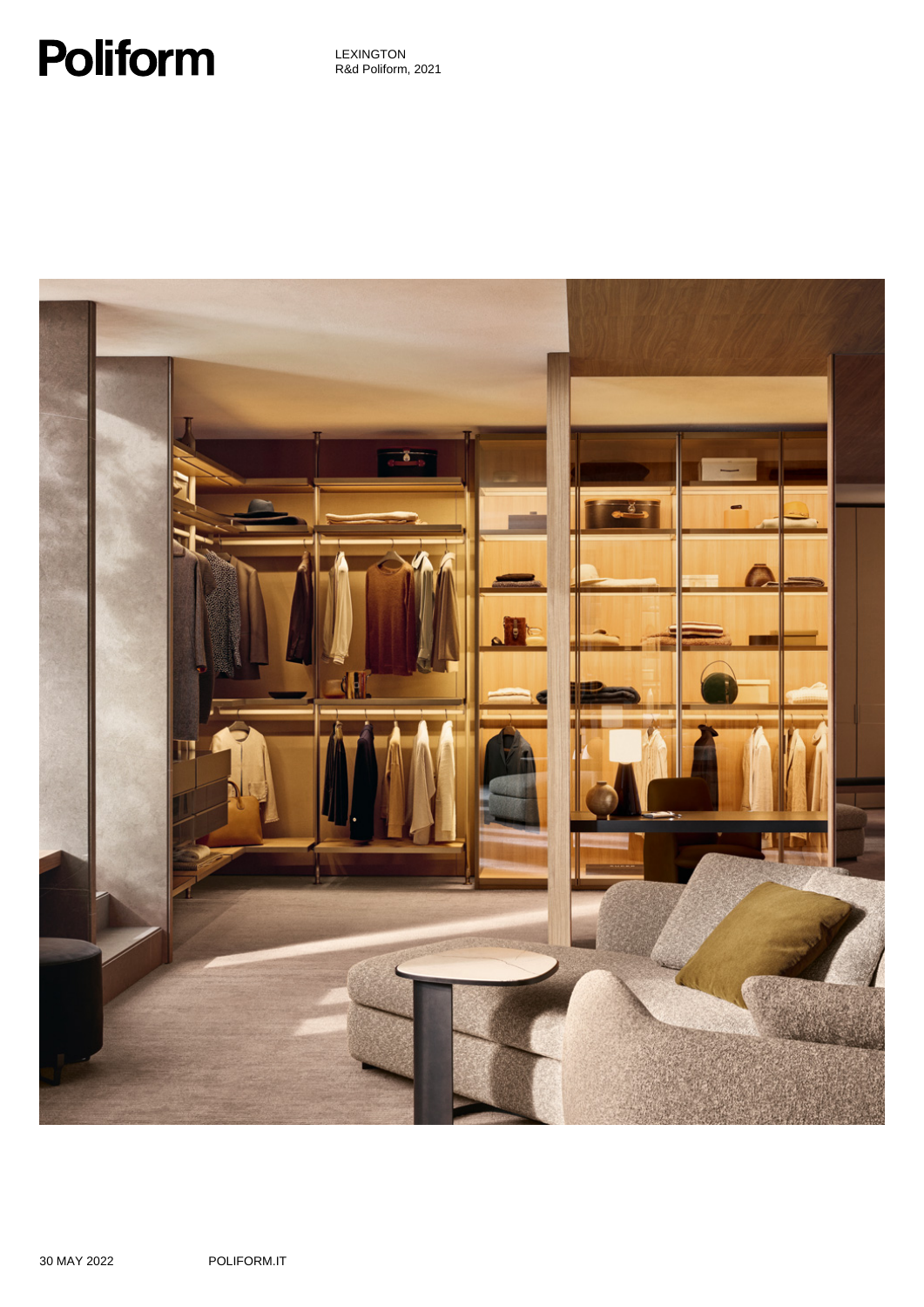

| <b>DESCRIPTION</b>     |                                                                |
|------------------------|----------------------------------------------------------------|
| <b>Typology</b>        | System of structural uprights                                  |
| <b>Structure</b>       | Aluminium painted                                              |
| <b>Shelf</b>           | Panel of wooden particles faced with melamine or glass fumé    |
| <b>Chest of drawer</b> | Panel of wooden particles faced with melamine                  |
| <b>Accessories</b>     | Tray, trousers hanger, shirt holder, bags holder, shoes holder |
|                        |                                                                |

### **STRUCTURE**

### **Components**



Lexington is a system of structural uprights in aluminium for hooking up shelves, drawers and a wide variety of equipment without limitation in height. The uprights with adjustable feet can be fixed to the ceiling or to the wall.

### **Uprights finishes**

#### **Shelves finishes**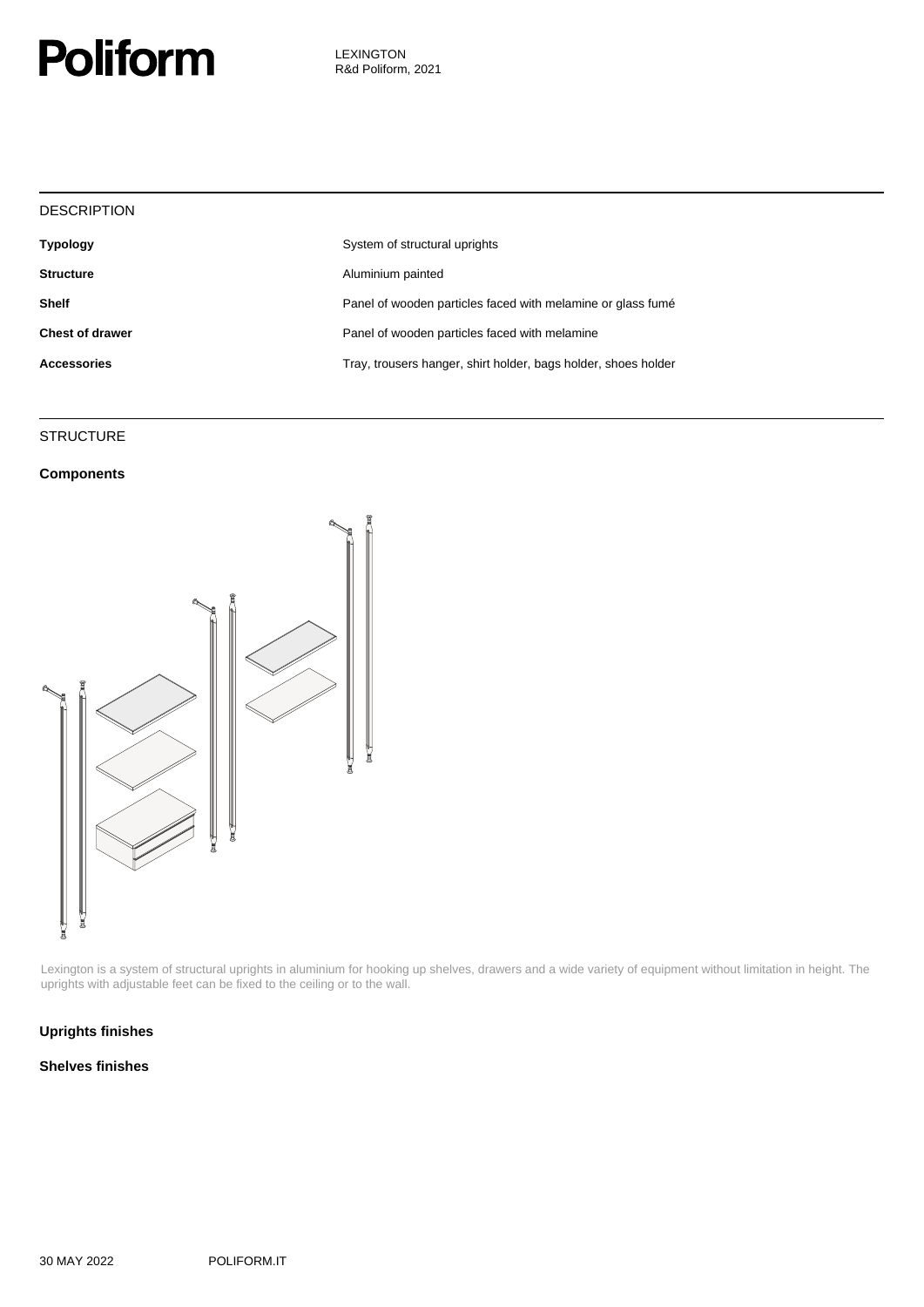### **Poliform**

LEXINGTON R&d Poliform, 2021

### MODULARITY



To obtain the total width, sum up the widths of the shelves with 2 1/4" of the starting upright, 2" for each central upright and 2 1/4" of the terminal upright. The height of the lower shelf cannot be lower than 9 1/2" from the floor, the upper shelf cannot be lower than 7 3/4" from the ceiling/end of the upright.

#### In combination with Senzafine



The diagram shows the heights of the shelves in alignment with a Senzafine wardrobe.

Dimensions